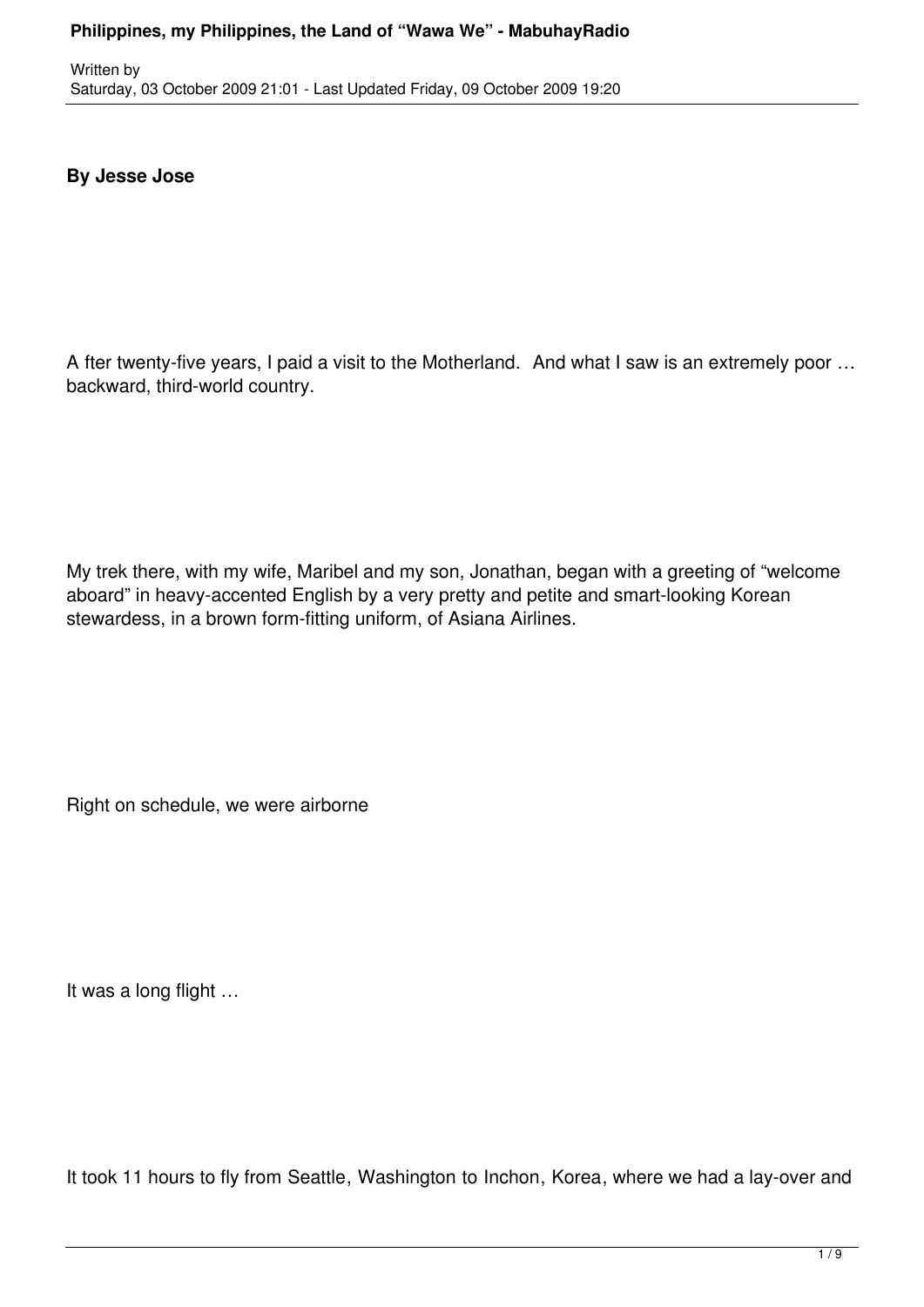Written by Saturday, 03 October 2009 21:01 - Last Updated Friday, 09 October 2009 19:20

a change of plane. **If the contract of plane** a change of plane. book with me, a thriller, so I read that intermittently during the flight.

But most of the time, I amused myself by watching the crew of petite flight stewardesses walked up and down the twin aisle of the plane. They walked like models on a ramp.

They giggled and smiled as they served the food and drinks.

We were fed three times during the flight and plied with drinks in between.

It was a very pleasant flight, I think.

The international airport at Inchon was sparkling clean and very modern and their staffs of workers were all very efficient. The many fast-food and the many fast-food restaurants in the airport, we had huge bowl of vegetable noodle soup … and it was super delicious.

After a two-hour lay-over, we were airborne again, on a smaller plane this time, but the service or the prettiness of the crew of stewardesses didn't lessen.

It was five-hour flight from Korea to the Philippines.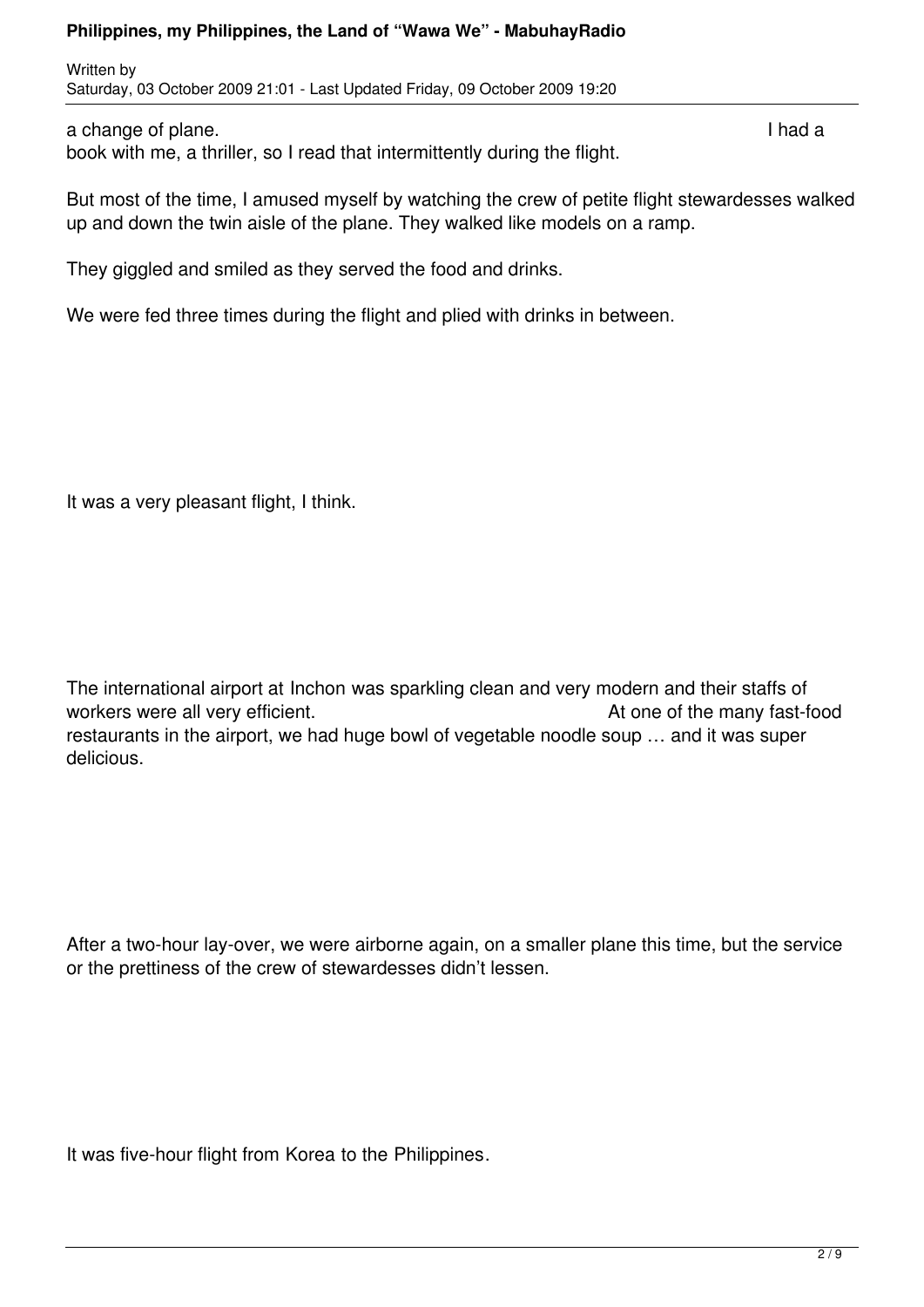T hen FINALLY, we landed at Ninoy Aquino International Airport …

The arrival area teemed with uniformed airport workers standing around, gawking at us stupidly.

Nobody directed or guided us where to go for Customs and for Immigration and where to pick up our suitcases and luggage … unlike in

Korea

, where, as soon as we, the newly-arrived passengers entered the terminal, the airport staff shepherded us courteously to the "where-tos" of the airport.

One thing VERY surprising though at Ninoy airport: We cleared through Customs and Immigration with ease, without the usual *LAGAY* that this Philippine airport was so well-known for. **EXECUTE:** The were outside of the airport in no time.

Then … the heat immediately assaulted me.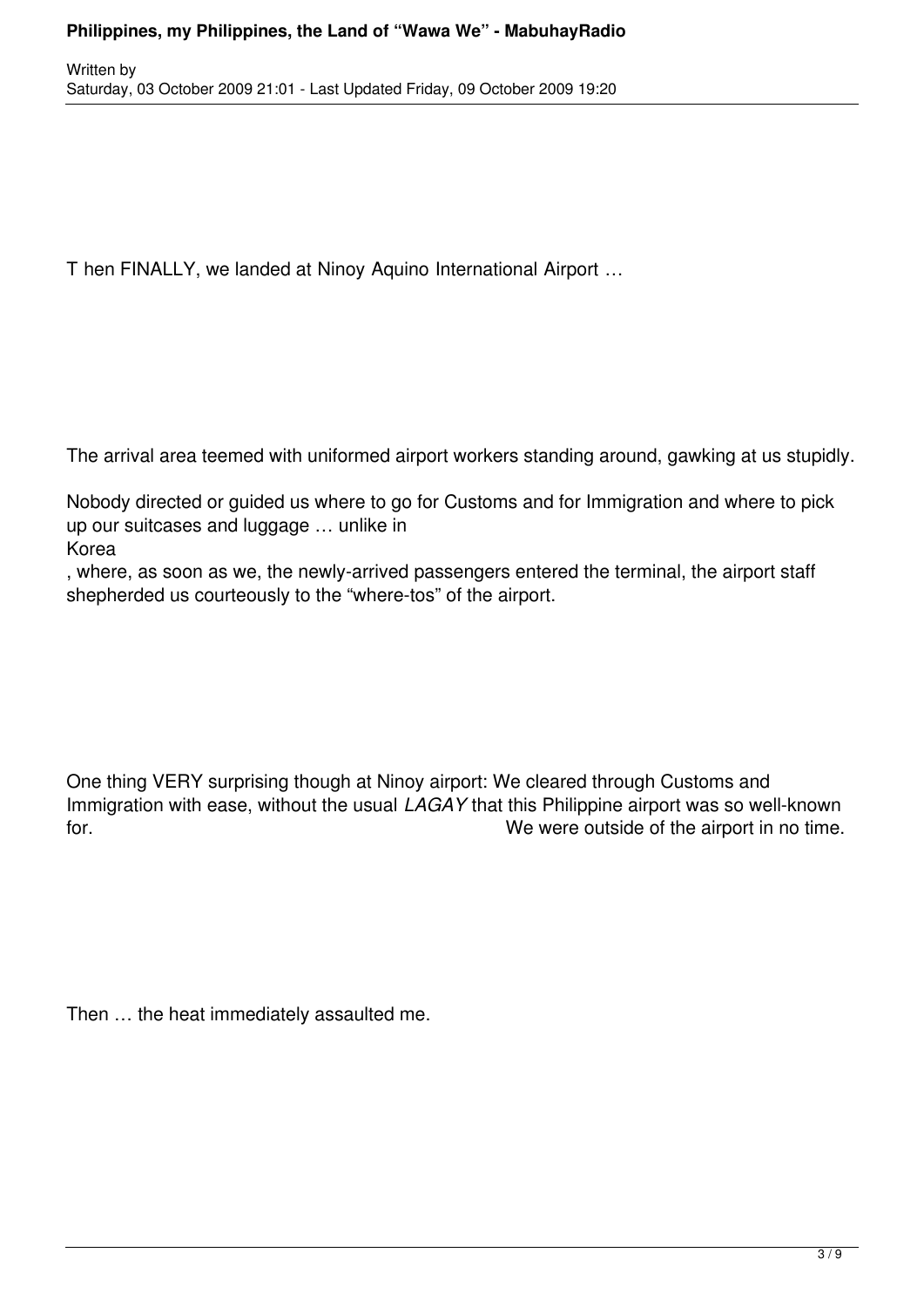Written by Saturday, 03 October 2009 21:01 - Last Updated Friday, 09 October 2009 19:20

Then … the noise.

Then … the pollution.

The narrow two-lane street just outside the exit door was a picture of total chaos. Honking vehicles of all sorts and sizes and screaming people clogged the sidewalk and the street.

I looked across the narrow two-lane street and saw hundreds of gawking faces, behind a steel fence, who were perhaps, relatives of those newly-arrived passengers, making *sundo*

Or maybe, they were just onlookers.

It was madness …

But it was the noise, the cacophony of noises, that overwhelmed and deafened me so. After about an hour, we saw our

*sundo*

.

, waving a huge placard with my wife's name written on it.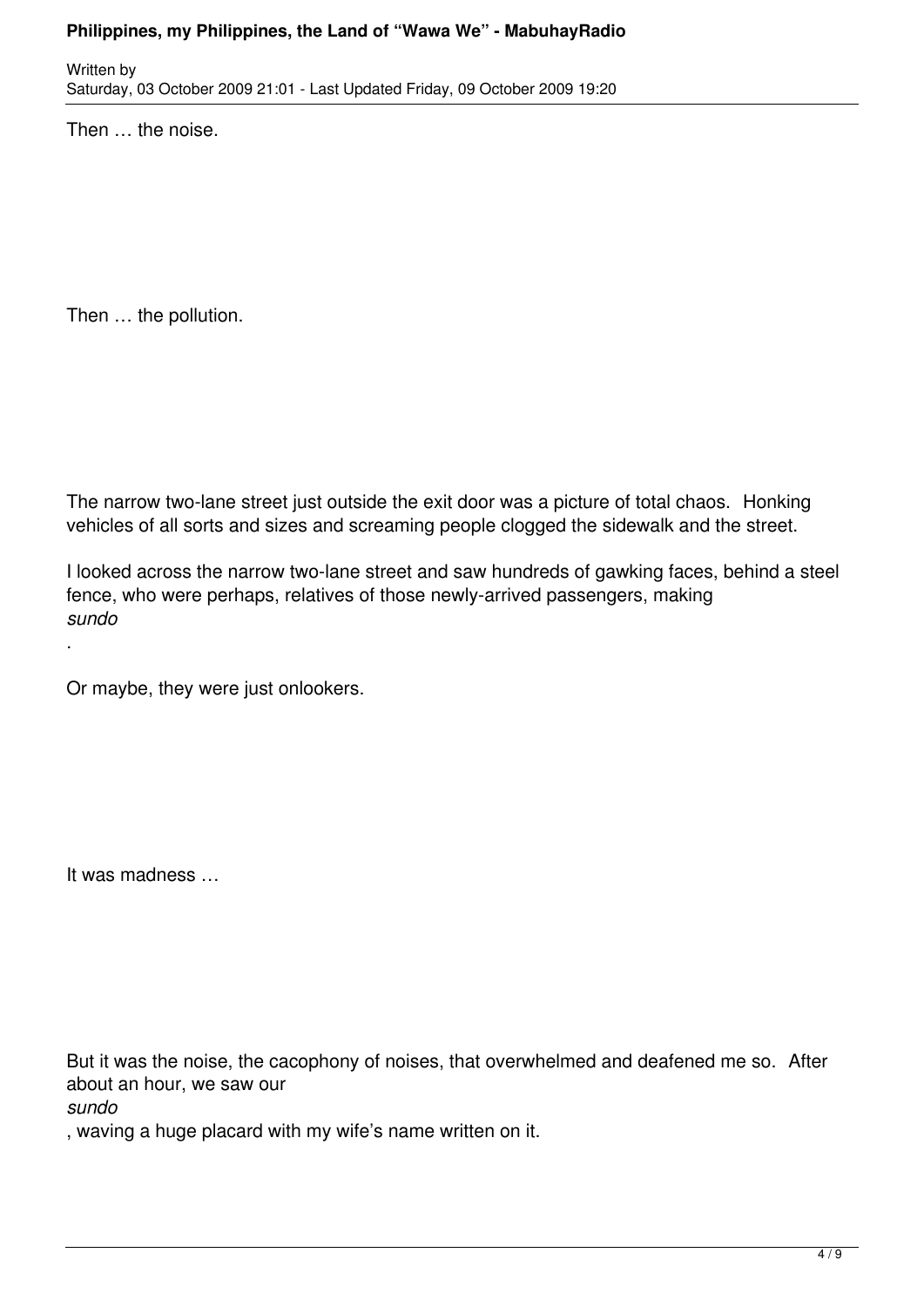**THE POVERTY AND THE FILTH:** We were in the Philippines for two weeks. We stayed in a condo in Cainta, Rizal, that my wife "rented" through the Internet.

It was called the Mayfield Park Residences.

Though it was described in the Internet as a "condo," it was really like a tenement kind of housings.

But it was quiet and clean within the property limits and there was a swimming pool that you can dip in if you want. There were two security gates to pass through, and the area is patrolled 24 hours by armed security guards.

From that place to Manila is only about 30 miles or so.

But to get to Manila takes about three to five hours!

Because you have to wade and crawl through the thick, crazy-like traffic, through the fumes and pollution, through all sorts of obstacles on the road, people walking and crossing the streets, cigarette vendors, chitcharon vendors, street urchins hawking sampaguitas, beggars, jeepneys and cars and tricycles and motorcycles and what have you, cutting you off or blocking your way.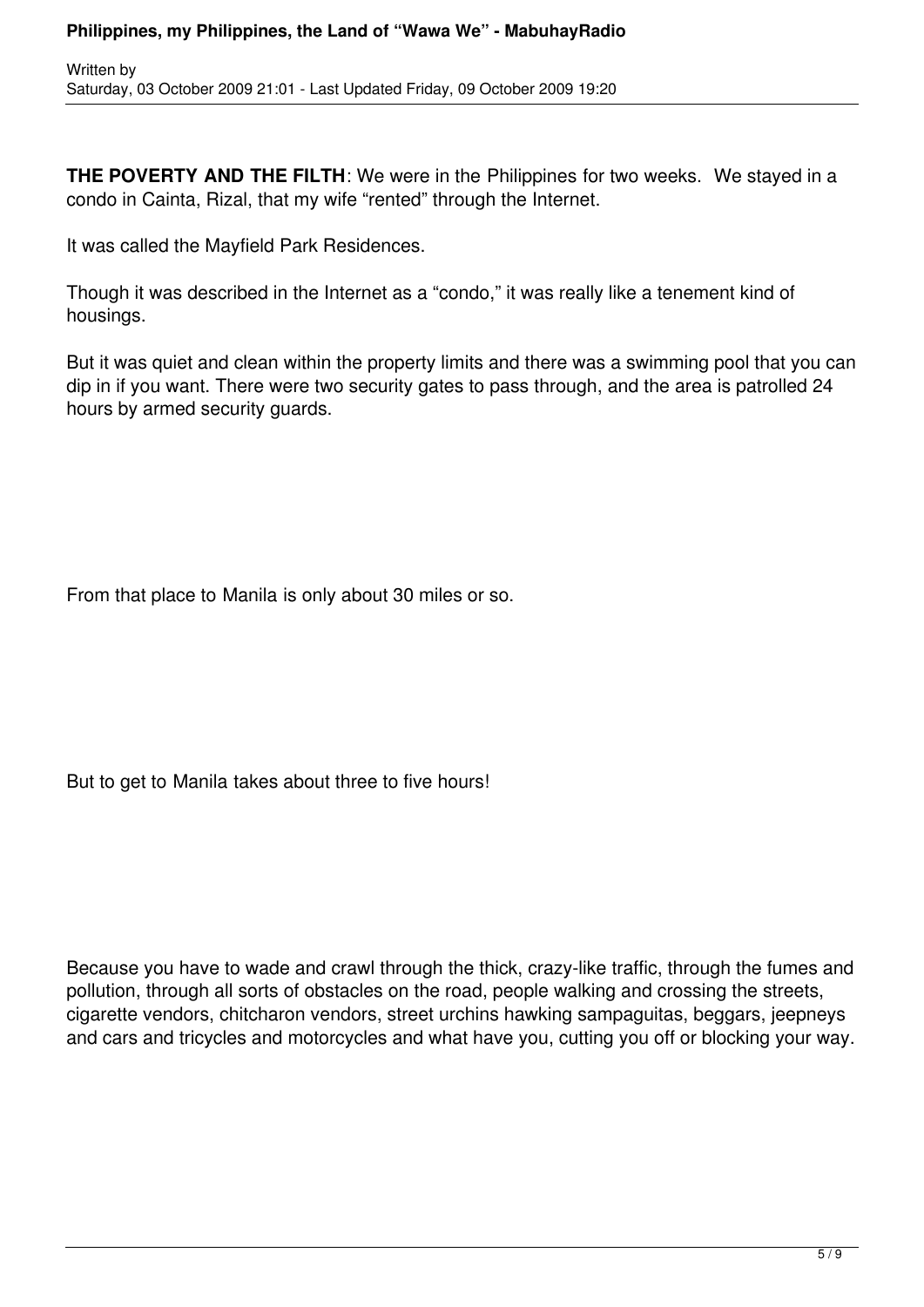There were no traffic rules. There were road lanes, but nobody paid attention to them. There were no stop signs or stop lights.

There were traffic enforcers in every street intersection, but they just wave everybody through. And I don't know how they survive each day breathing in the poisonous black smoke belching from every vehicle on the road.

It was mad, mad, mad.

It was a good thing our hired driver was as deft and as crazy as those other crazy drivers on the road, so we managed each time to arrive safe and sound to wherever we were going.

Our driver was also street smart for he knew all the side streets and alleys and "short cuts," so to speak, of the streets of Manila. And this gave me the opportunity to see the Manila that the tourists and fellow *balik-bayans* don't really see … or will never see.

Poverty reigns supreme in the heart of Metro Manila!!!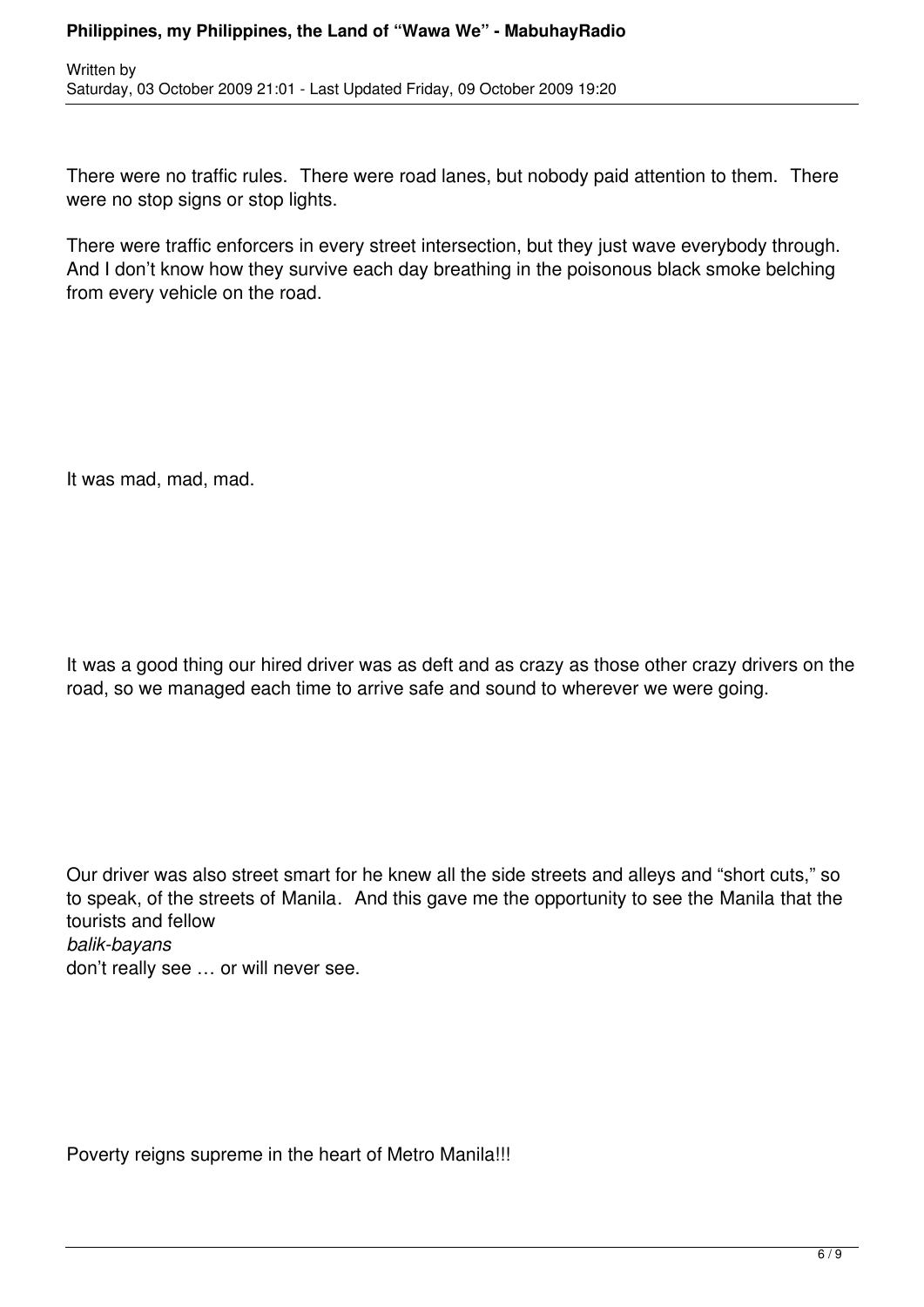And the filth is unbelievable!!!

I saw shacks after shacks, made of rusted *yero* as homes for many people.

I saw creeks and canals used as garbage dumps … and the stench was suffocating.

One time, while passing through an alley, I saw a kid defecate on the sidewalk, while his parents and elders squat nearby, gossiping …

And I saw a wake being held on the sidewalk and a feast, liquor and all, a couple of blocks away.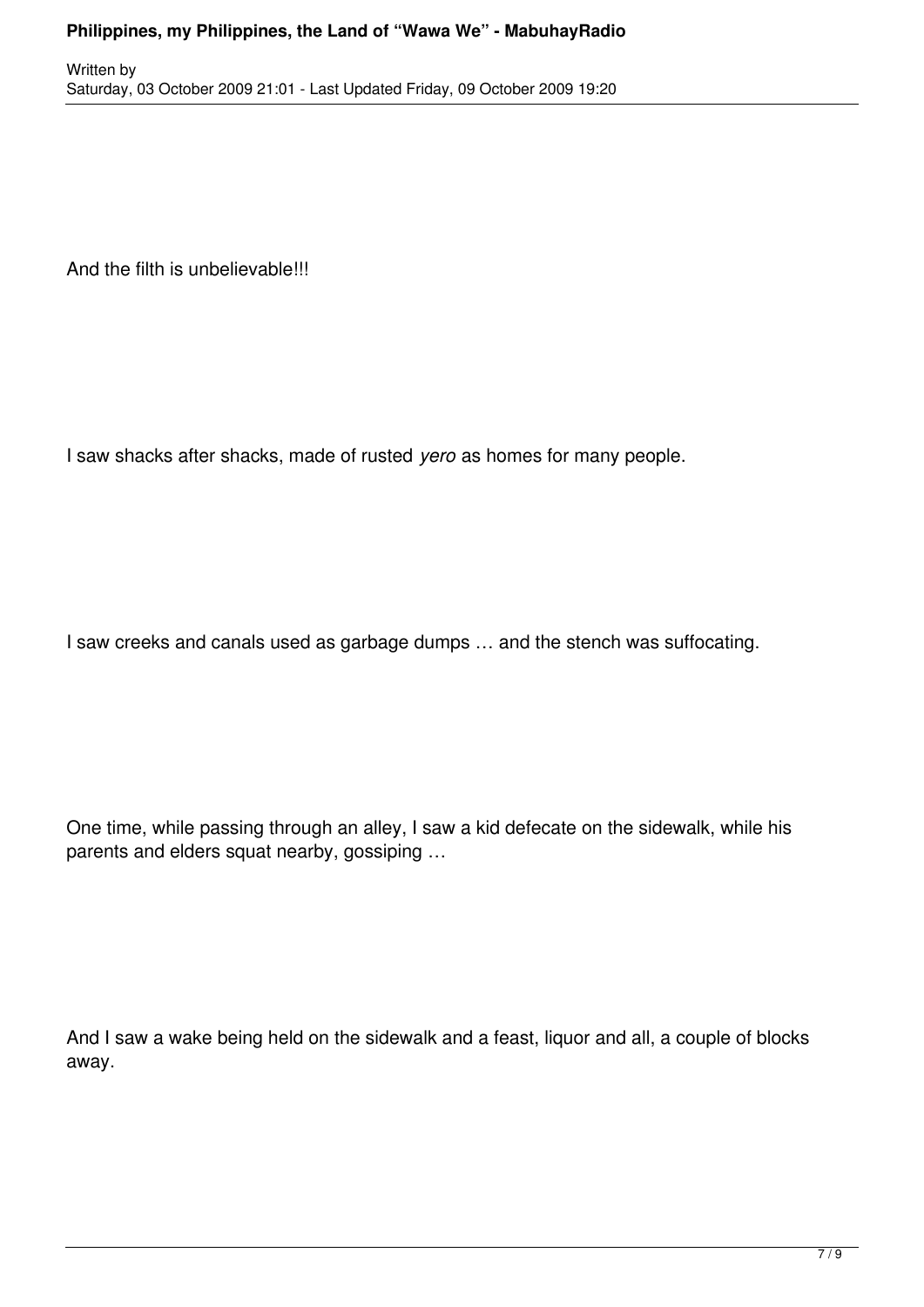And while passing through a narrow street next to the Pasig River, not too far from the Post Office building in the heart of Manila , I saw a woman washing clothes, using the filthy, water of Pasig River as rinsing water for her *labada*

And then not too far from there, I saw a young woman taking a bath from a faucet right on the sidewalk, where everybody can see her. She was fully clothed though, so that wasn't too bad …

I saw a lot of things, ugly and bad and not too bad. I saw beautiful things, too, of course. But this column is getting too long now. So, continued

*na lang* next week.

.

I have a lot more I wanna tell.

*O, sige na muna*

, *ngarud*

**JJ**

.

 $\Box$